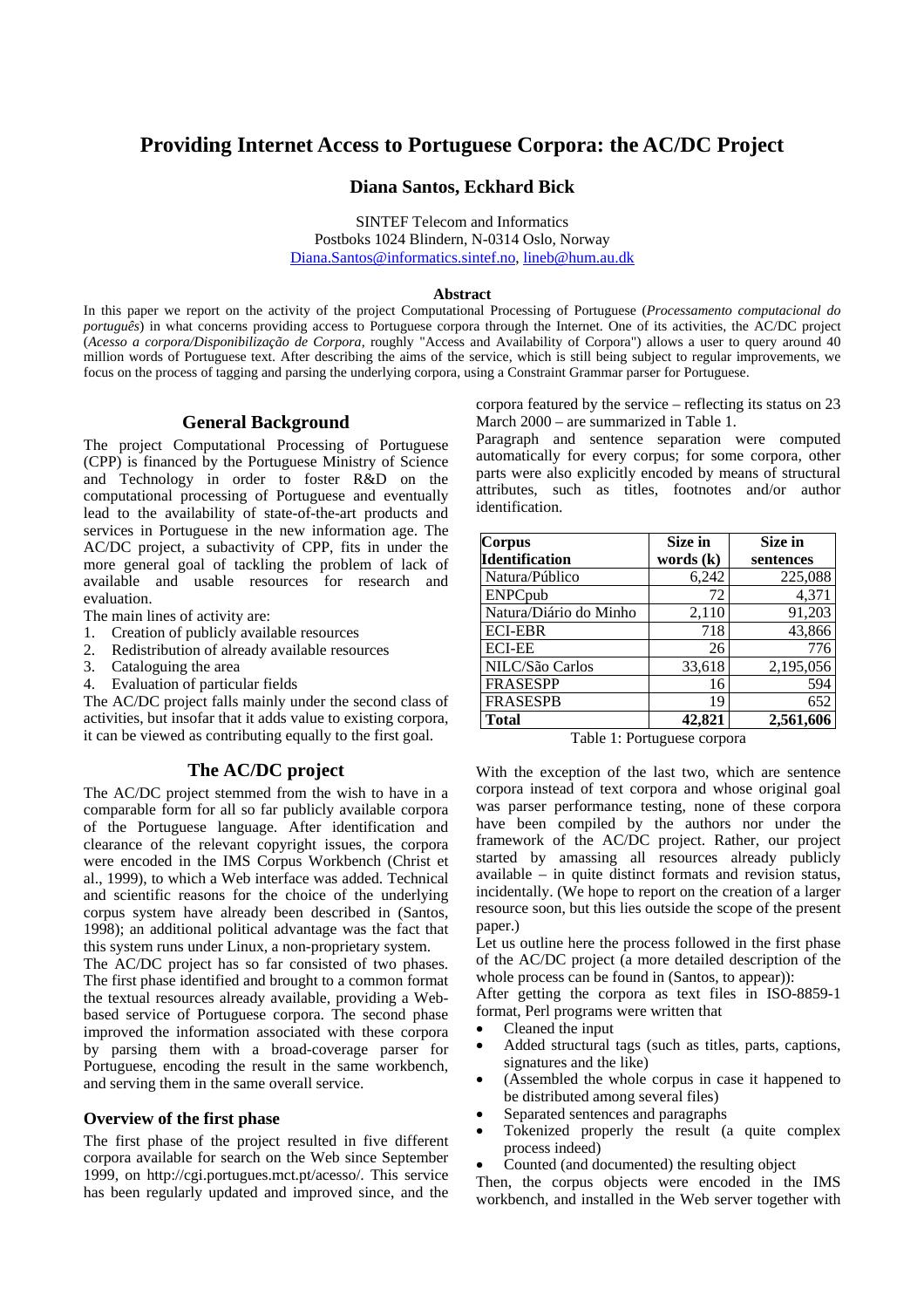the corresponding HTML documentation, semiautomatically generated. For each corpus, several counts were done, and a quantitative overview of all corpora produced in table format. It would be extremely tedious, and error-prone, to change the values by hand every time a change was introduced in the programs.

Comparing this service with the one reported (Santos, 1998) for the Oslo Corpus of Bosnian Texts (OCBT), the main differences are:

- no user identification is required, i.e., there's no additional layer of bureaucracy imposed on those who want to query the corpus;
- no restrictions are made in terms of size of results or of query (since the corpora are freely available); $\frac{1}{2}$
- there is no parsing of the user queries in addition to the one done by CQP (no attempt to correct the user, or to help him/her apart from very obvious cases).

Even though the last feature may seem to be a step backwards, it is our belief that corpus users who require sophisticated queries have to be able to pose them, so that, in the long run, they have to consult the CQP user's manual (Christ et al., 1999) and work their way through the possibilities offered. Adding a layer of "simplification" is just replacing one query language with another, which is not our goal. Although a new query language may be considered more user-friendly by some users, following such method may lead to compromising significantly the system's expressive power, as is the case of the Norwegian tagged corpus, a project (see http://www.tekstlab.uio.no/norsk/bokmaal) which used OCBT's underlying Web interface but provided a menubased query language on top of it, which restricted, to a large extent, the system's original capabilities.

#### **Introduction to the second phase**

The second phase of the project aims at enriching the aforementioned corpora with morphological, PoS and syntactic annotation. To do this, automatically, we use a robust Constraint Grammar based tagger-parser which - to our knowledge - is the most developed system for Portuguese to date.

The first two corpora were annotated and made available on the Web on February 2000. In Table 2, we provide a rough quantitative overview of their constitution.

| Parsed corpus | <b>NATPANOT</b> | <b>EBRANOT</b> |
|---------------|-----------------|----------------|
| Sentences     | 224,500         | 43,500         |
| Words         | 6,250,000       | 709,000        |
| <b>Nouns</b>  | 1,311,000       | 141,500        |
| Verbs         | 770,000         | 112,500        |
| Adjectives    | 353,000         | 40,000         |
| Adverbs       | 319,700         | 48,000         |
| Proper nouns  | 541,000         | 31,600         |
| Contractions  | 495,300         | 43,100         |

Table 2: Annotated corpora

### **A CG parser for Portuguese**

The present section introduces the CG multi-level parsing system used in the annotation project, and presents some

statistics of its performance applied to the Portuguese corpora in question.

The parser uses a lexicon base of about 50.000 lexemes for its morphological analysis, and performs context governed rule based disambiguation at successive levels of analysis, including word class, inflexion, dependency syntax, valency instantiation and some experimental polysemy resolution. Processing speed is ca. 500 words/sec on a Pentium II based Linux system, when all annotation levels are included.

Rules are expressed in the Constraint Grammar formalism (Karlsson, 1995), using the CG2 variant (Tapanainen, 1997). Following CG tradition, modular word based tags are used on all levels, and the system's grammar is implemented by adding or removing individual tags or sets of tags in a context dependent way. Usually, the whole sentence is used as a rule scope window, providing for a much richer context than is used in most probabilistic or automated learning systems. All in all, the grammar comprises of about 8000 rules, of which 6000 are used in the present annotation task. The fact that the final parse is created in a reductionist way, and the *last surviving* reading is regarded as correct, guarantees a high degree of robustness, especially when comparing to PSG type systems based on rewriting rules.

In previous evaluations (Bick, 1996 and 2000)*,* at near 100% disambiguation, the system achieved correctness rates of over 99% for PoS and 96-97% for syntax, when analysing free running text. So far, tests suggest that performance and robustness are fairly stable across a variety of written text types, for both Brazilian and modern European Portuguese. Pilot evaluations for the analysis of transscribed speech and historical texts indicate that the same system can handle even nonstandard text types when allowing for a drop in syntactic performance of a few percentage points. Provided a fairly standard (or filtered) orthography, PoS tagging suffered no substantial decrease in performance. Not least in the present corpus annotation task, robustness has been a key factor, due to considerable text type differences between individual sub-corpora, and the incorporation of some speech and dialectal data (ECI-EBR). At the time of writing, only some pilot evaluation of parser performance variation had been done on the first couple of the AC/DC corpora. Correctness percentages relate to parser word token numbers (excluding punctuation).

| Parsed corpus  | <b>NATPANOT</b> | <b>EBRANOT</b> |
|----------------|-----------------|----------------|
| sample size    | 4127 words      | 2592 words     |
| PoS correct    | 99%             | 99.3%          |
| Syntax correct | 96.3%           | 96.8%          |

Table 3: Parser performance

### **The syntactic annotation paradigm**

Though it can be used to generate syntactic tree structures (as in the grammar teaching system at http://visl.hum.sdu.dk), the parser internally handles syntax as (flat) dependency grammar, using syntactic function tags with directional dependency markers. On the clause level,  $@SUBJ>$  and  $@<sub>SUBJ</sub>$ , for instance, mark subjects (or – in the case of groups – *heads* of subjects), the arrows indicating the position of the governing verb (i.e. pre- and post-positioned subjects, respectively). At group level, dependency arrow heads are marked for head

 $1$  Except for one corpus, which has the appropriate restrictions concealed in the Web interface.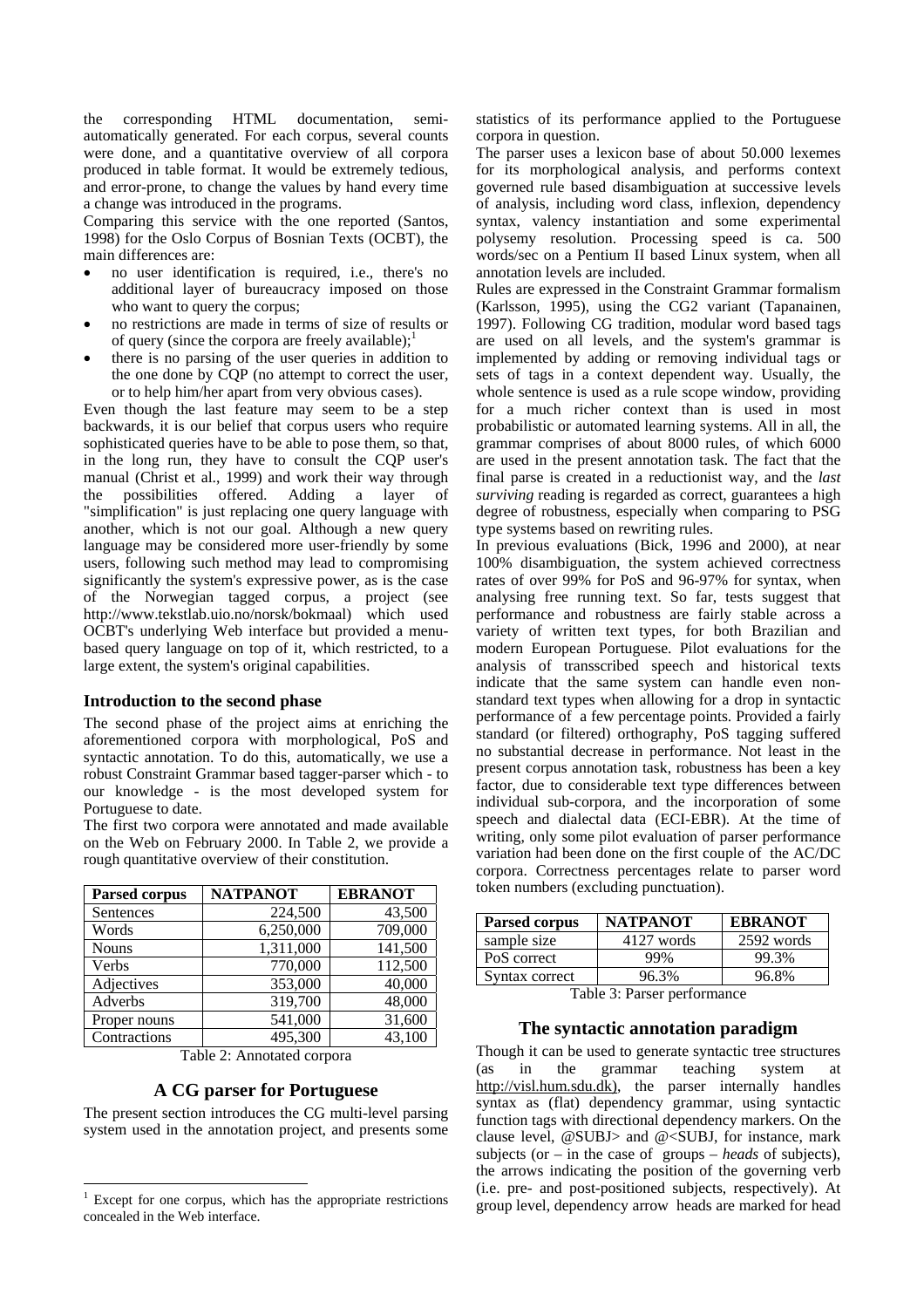type: @>N is a prenominal modifier (to be combined with PoS information, like 'adjective', 'determiner' etc.), and @P< is the argument of a preposition. Clause function is marked by adding a second, "external", tag on clause header words (relatives, interrogatives and subordinating conjunctions) or non-finite verb chain headers (in clauses without a header word). These tags indicate both syntactic form and function: @#FS-<ACC, for instance, means a finite subclause which functions as a direct (accusative) object. Together, these syntactic dependency tags represent overall structure the same way a mobile is built – every word knows its head, and derives its "outer function" from this head. In the example below, the prenominal (@>N) 'os' attaches to a subject head (@SUBJ>) 'problemas', which again "knows" its head, the finite main verb (@FMV) 'são'. The whole subclause is "represented" by 'que' which carries two tags, the internal - subordinator tag ( $@SUB$ ), and the – external – object tag (@#FS-<ACC), which in turn attaches the clause to the top main verb (@FMV) 'sabe'.

| Sabe      | [saber] V PR 3S IND           | @FMV                              |
|-----------|-------------------------------|-----------------------------------|
| que       | [que] $KS$                    | @#FS- <acc@sub< td=""></acc@sub<> |
| <b>OS</b> | [o] $\langle$ art $>$ DET M P | @>N                               |
|           | problemas [problema] N M P    | @SUBJ>                            |
| são       | [ser] V PR 3P IND             | @FMV                              |
| graves    | [grave] ADJ M/F P             | $@<$ SC                           |

Since syntactic tags, in this scheme, are word based, they combine with other – morphological – tags in a natural way, and can easily be searched for with the same corpus searching tools.

#### **The annotation process**

Given the existence of the previously described parser, it was an obvious choice to use it in the AC/DC project. The second phase of this project happened thus as a collaborative effort between the two sites Oslo and Århus. It proceeded as follows:

From the corpus encoded in the first phase of the AC/DC project in Oslo, a pure text version was re-created and sent to Århus to be analysed by the parser, which was therefore free to do whatever tokenization it would find appropriate. The result, in the format returned by the parser – after some filtering of parser-internal information – was sent back to Oslo, where it would then undergo considerable restructuring in order to:

- 1. get back to the original tokenization.
- 2. prepare for encoding in the IMS workbench.

The fact that this task is done in a collaborative way, and that neither of the authors wanted to make fundamental changes to their respective systems for the purpose of this cooperation, resulted in a far more complicated process than is generally reported in the literature. Let us explain the reasons for doing it this way:

First, Bick's parser is a general purpose system, not especially designed to annotate corpora in any specific format. In fact, some of the many applications it has been used for (such as language teaching (Bick, 1997), machine translation (Bick, 2000) and lexicography) are generally considered more challenging than corpus annotation by itself. One would not, therefore, expect the parser to need to suffer considerable changes for the present application.

Second, the corpora and their prior processing were carefully considered, and there are several reasons why it would not be appropriate to change them:

- We aimed at the most neutral tokenization, namely using only spaces and punctuation, as well as a list of abbreviations, as the sole source for the process. This makes tokenization repeatable, easy to document, and theory-neutral. That tokenization of real text is an error-prone complex process (as documented e.g. by Grefenstette and Tapanainen, 1994) can be easily seen in the fact that a percentage as high as 6% of the elements in some of the corpora (excluding punctuation proper) included punctuation marks (i.e., dots, hyphens, slashes, commas, etc.).
- The corpora are intended to be employed, among other uses, as a way of comparing different systems as far as the annotation they provide is concerned. It would not do to bias any aspect of such comparison through the use of a particular parser's (in this case, Bick's) choices.

On the other hand, it would have been a bad idea to force more than sentence separation on a parser designed for handling running text, and this is why the corpora were transformed into "running text form" before submitting them to the parser. The presence or absence of spaces between punctuation and lexical material, for instance, contains a great deal of structural information which is exploited by the parser, but often lost in standard corpus mark-up where all punctuation is isolated and anglebracketed. Also, the run-time splitting of contractions into individual "words" (like 'em+uma' for 'numa'), and the intermediate introduction of polylexical units (like 'em\_vez\_de' or 'do\_que') considerably facilitates the recognition of rule context patterns, and thus, assignment of *syntactic* function tags.

We show one example of the parser result, followed by the way it was re-encoded for the AC/DC project.

 $< p$  par= $1>$  $\langle$ s>

| Há               |                                  |                                                   |     | [haver] V PR 3S IND VFIN @FMV                                          |
|------------------|----------------------------------|---------------------------------------------------|-----|------------------------------------------------------------------------|
| casos            |                                  | [caso] $NMP @ < ACC$                              |     |                                                                        |
|                  | jurídicos [jurídico] ADJ M P @N< |                                                   |     |                                                                        |
| que              |                                  |                                                   |     | [que] <rel> SPEC M/F S/P @SUBJ&gt; @#FS-N&lt;</rel>                    |
| são              |                                  | [ser] V PR 3P IND VFIN @FMV                       |     |                                                                        |
| como             |                                  |                                                   |     | [como] $\langle$ rel $>$ $\langle$ prp $>$ ADV @COM @#AS- $\langle$ SC |
| as               |                                  | [a] $\langle \text{artd} \rangle$ DET F P @ $>$ N |     |                                                                        |
|                  | cerejas [cereja] N F P @AS<      |                                                   |     |                                                                        |
| \$.              |                                  |                                                   |     |                                                                        |
| $\langle$ /s $>$ |                                  |                                                   |     |                                                                        |
| < s              |                                  |                                                   |     |                                                                        |
| $\Omega$         |                                  | [o] $\langle$ dem $>$ DET M S @ APP               |     |                                                                        |
| de               | [de] PRP $@N<$                   |                                                   |     |                                                                        |
| Otelo            |                                  | [Otelo] PROP M/F S/P @P<                          |     |                                                                        |
| \$.              |                                  |                                                   |     |                                                                        |
|                  |                                  |                                                   |     | por=exemplo [por=exemplo] ADV @ADVL                                    |
| \$.              |                                  |                                                   |     |                                                                        |
| $\langle$ /s $>$ |                                  |                                                   |     |                                                                        |
|                  |                                  |                                                   |     |                                                                        |
| $< p$ par=1>     |                                  |                                                   |     |                                                                        |
| < s              |                                  |                                                   |     |                                                                        |
| Há               | haver                            | V                                                 |     | PR 3S IND VFIN FMV                                                     |
| casos            | caso                             | N                                                 |     | M P < ACC                                                              |
|                  | jurídicos jurídico ADJ           |                                                   | M P | N<                                                                     |

que que SPEC\_rel M/F\_S/P SUBJ>\_#FS-N< são ser V PR\_3P\_IND\_VFIN FMV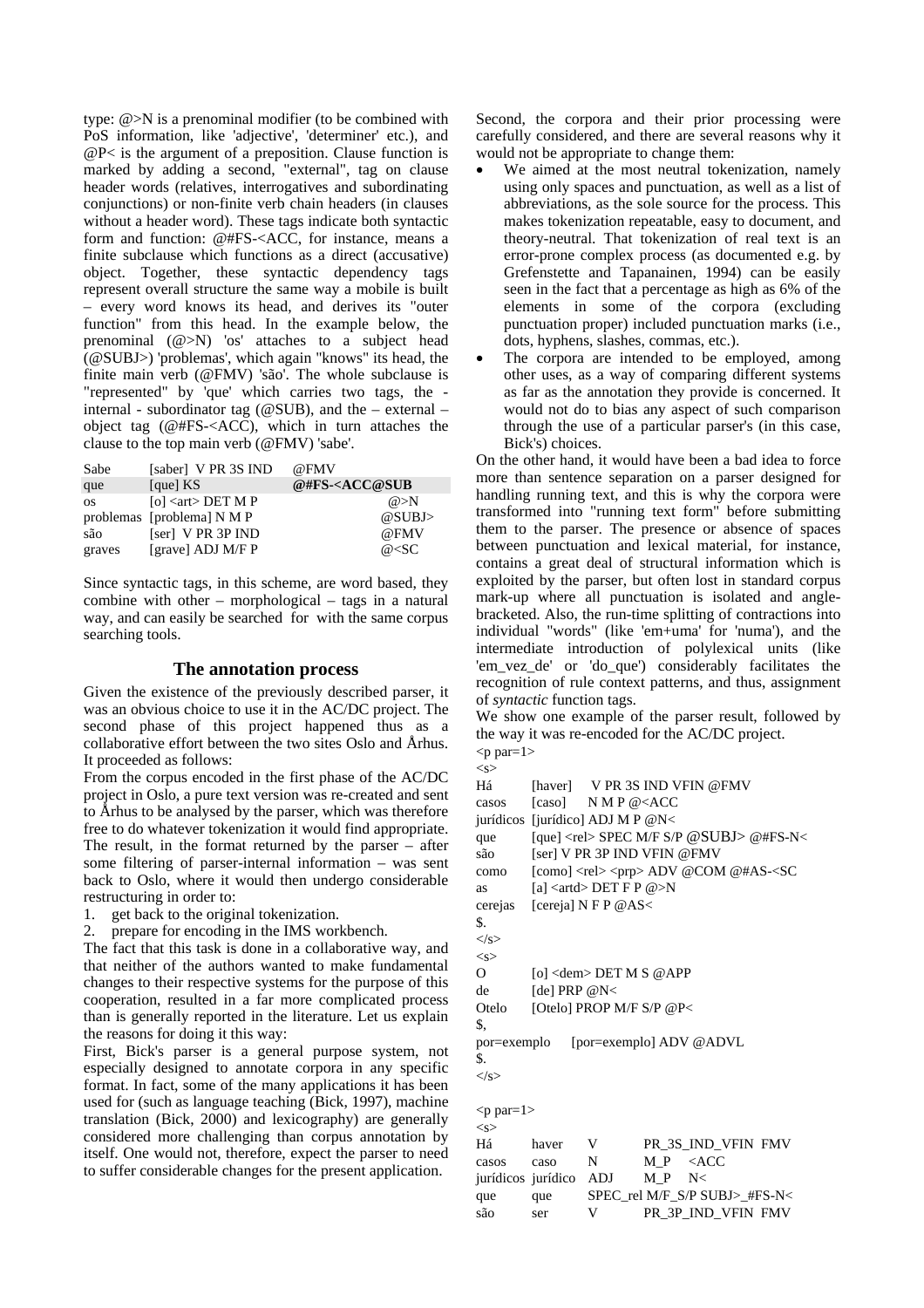| como             | como                |                 |            |              | $ADV_{rel\_prp}$ 0 $COM_{HAS}$ - $SC$ |
|------------------|---------------------|-----------------|------------|--------------|---------------------------------------|
| as               | a                   | DET_artd        |            | $F_P$        | $>$ N                                 |
| cerejas          | cereja              | N               | F P        | AS<          |                                       |
|                  |                     | PU              | 0          | <b>PONT</b>  |                                       |
| $\langle$ /s $>$ |                     |                 |            |              |                                       |
| < s              |                     |                 |            |              |                                       |
| $\Omega$         | $\Omega$            | DET dem M S APP |            |              |                                       |
| de               | de                  | <b>PRP</b>      | $\Omega$   | N<           |                                       |
| Otelo            | Otelo               | <b>PROP</b>     |            | $M/F$ S/P P< |                                       |
| $\cdot$          | ۰                   | PU              | 0          | <b>PONT</b>  |                                       |
| por              | por=exemplo         |                 | <b>ADV</b> | $\Omega$     | <b>ADVL</b>                           |
|                  | exemplo por=exemplo |                 | <b>ADV</b> | $\Omega$     | ADVL                                  |
|                  |                     | PU              | 0          | <b>PONT</b>  |                                       |
|                  |                     |                 |            |              |                                       |

 $\langle$ s>

On the parser side of the process, two filter interfaces had to be crafted. An input filter, used to restore running text. removed and "stored" corpus meta tags ( $\langle$ par =357>,  $\langle$ /s> etc.), and normalized punctuation to ordinary text standard (e.g. "-quotes). After analysis, a (more complex) output filter was used to remove all valency and semantic tags and, in the case of derived words, to create standard lexical base forms from the internally used root base forms and affix information. Also, possible orthographical changes introduced by the parser in its search for lexicon matches (Luso-Brazilian variation, spelling and accentuation irregularities) were reversed in order to maintain maximal corpus fidelity.

What was *not* filtered in the present project, were the actual tags, making the annotated corpora compatible with live CG style analyses (as, for instance, at http://visl.hum.sdu.dk). Given the size, modularity and granularity of the combined tag sets from all parsing levels, it would, however, be feasible to create filters for a wide variety of different (less detailed) tag sets at a later stage, as has been repeatedly shown when co-operating with other teaching or tagging projects.

#### The annotation result

Let us explain in more detail the conversions done in some cases, and their motivation.

#### **Clitic processing**

Clitic processing is always a vexing problem in the automatic analysis of Portuguese, due to the mesoclitics  $(afirmá-lo-ei, 'state-it-I will')$  and the phono-graphical changes required by the clitics  $(pu$ -la =  $pu$ s+a, T put her). In a corpus context, the problem is to keep both the used form and the information of which "canonical", noncliticized, form it corresponds in a way that allows easy search for both. There is no simple solution to this problem, as the discussion of several alternatives will hopefully convince the reader:

- "Restoration" of the underlying forms (such as *afirmarei-o*) would destroy the actual text, in addition to creating non-Portuguese (i.e., ungrammatical) sequences. This would undermine the most important motivation for consulting corpora in the first place: the need for authentic text material.
- Separation by the hyphen would create morphemes that cannot occur in isolation (such as  $afirmá$  or  $ei$ ); and would increase ambiguity of the participant forms where there is none (e.g., in the case of *como-a* ('I eat it'), a verb form followed by an accusative personal pronoun would be transformed into *como*

and  $a$ , both highly ambiguous word forms in Portuguese).

- Marking that the forms did not occur in isolation by leaving hyphens in both sides, finally, would have both the disadvantage of not preserving the text and of not letting one look for similar words (e.g., in  $Vi\ o$ rapaz and  $Vi-$ o, one would have Vi and Vi- for the first person of the verb *ver*).
- Finally, leaving the verb and the clitic as a single token, in addition to not letting forms decide on similar words, as in the previous case, makes the information rather compact, in that the classification of one token has to carry both the features pertaining to the verb and the ones pertaining to the clitics(s).

This last choice is, however, the easiest to accomplish and the one chosen in the *first* phase of the AC/DC project. Its advantages are that the form is preserved, and that the information on the smaller constituents is then provided by the parser in a second phase<sup>2</sup>. It is also the option that makes counting easiest: a word is determined solely by graphical means.<sup>3</sup>

#### **Compounds/MWE** treatment

The same rationale applies to the treatment of multiword expressions. While wishing to maintain the information provided by the parser on compounds, we do not want to lose a parser independent tokenization strategy.

On can distinguish three kinds of cases considered as one token by the parser:

- $1<sup>1</sup>$ What is called in traditional Portuguese grammar "locuções", i.e., several words working as a grammatical unit, such as a partir de, no entanto, por trás de, etc.
- Idioms and fixed phrases with no morphological  $2^{\circ}$ variation, such as *por exemplo*, *um pouco*, *de pé*, castelo de cartas, seja como for, fora de si, por minha causa, não há como, horas seguidas, etc.
- 3. And all sorts of compound proper nouns, e.g. Rua São Justino, Seu Carlos, or Auto da Compadecida.

Even though the difficulty of making this sort of decisions varies according to the kind, in neither case is this identification an error-free process. One cannot, therefore, rely blindly on the parser output. Nor can one expect to be able to decide without help of any parser. It is also obvious that different parsers, grammar theories and lexicons may drastically differ in such classification decisions. In (Santos, 1990), it was even suggested that the definition of MWEs is actually application dependent. We have thus decided to provide each form as a distinct token, while keeping available the result of the parser's processing by encoding the whole compound as the lemma for each form, as in the example por exemplo in the previous example, or in the following MWEs featuring the word *horas* ('hours').

horas=de=ponta N horas  $F_P$   $P<$ 

 $2$  Syntactically, in any case, regarding a verb+clitic construction or a preposition+determiner contraction as one (functional) unit is awkward, since the very notion of syntactic constituents contradicts graphical word boundaries in these cases.

One can, of course, also count which words have hyphens and, of these, which are most probably verbs with clitics. A fullfledged parser may still be required to decide in a few cases, though, especially when there are typos in the material.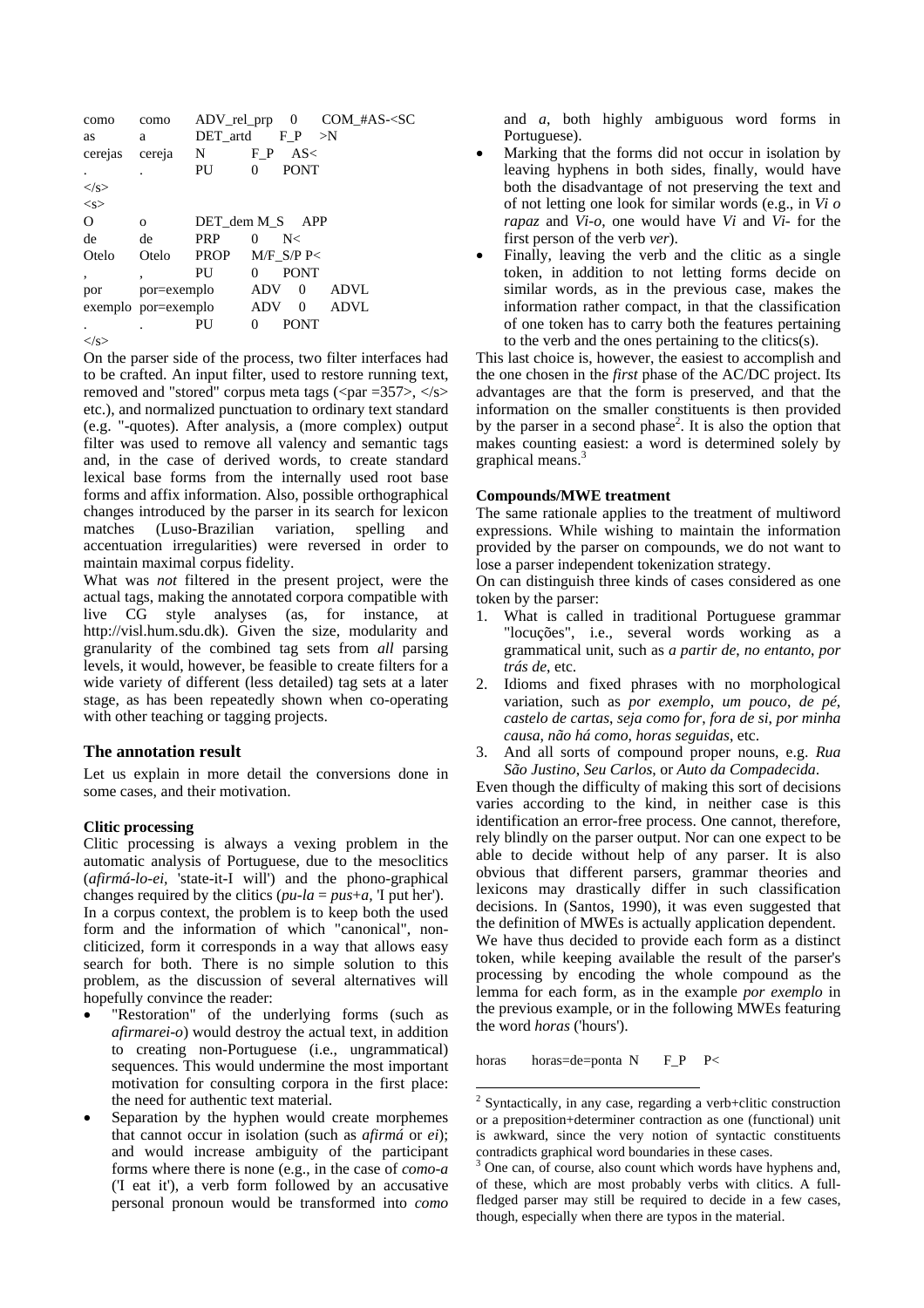| de    | horas=de=ponta N                              |     | F P       | P                              |
|-------|-----------------------------------------------|-----|-----------|--------------------------------|
| ponta | horas=de=ponta N                              |     | F P       | P                              |
| horas | horas=seguidas N<br>seguidas horas=seguidas N |     | FР<br>F P | $\langle ADV$<br>$\langle ADV$ |
| Horas | horas=a=fio                                   | ADV | 0         | ADVI                           |
| a     | horas=a=fio                                   | ADV | $\Omega$  | ADVL                           |
| fio   | horas=a=fio                                   | ADV | 0         | ADVI                           |

The encoded result shows that not all tokens in the corpus are individually classified. While this is possibly irrelevant for "members" of a proper noun, it may be disturbing for other uses of the corpus. However, since these cases form a closed list, automatic addition of subanalyses for MWEs is a feasible solution:

| Horas | hora | N          | F P        | ADVL |
|-------|------|------------|------------|------|
| a     | a    | <b>PRP</b> | $^{\circ}$ | N<   |
| fio   | fio  | N          | МS         | P<   |

#### **Contractions**

Contractions in Portuguese are cases where a preposition and a determiner (article or pronoun) are contracted into a single word form, with no ortographical marking (examples are *dela*, *comigo*, *pro*, *pelas*, *do*, respectively  $de + ela$ , com + eu, para + o, por + as,  $de +o$ ). The parser transforms these items into their constituents, and sets a morphological flag.

Consistent with our approach in the two previous cases, we restore the contractions and add the corresponding attributes.

Summing up, in addition to our wish not to modify the original text, one important reason why we undergo all this trouble is that alternative analyses require different tokenization, in each of the three cases discussed:

- Contractions: *deste* (a verb form or the contraction *de* + *este*); *pelo* (a singular noun or the contraction *por* + *o*); *consigo* (a verb form or the contraction *com* + *si*)
- MWEs: *mais valia* (adverb plus verb or complex noun); *a favor de* (preposition noun preposition or complex expression).
- Clitics: *tem-nos* (the clitic is *nos* (first person plural) or underlying *os* (third person object masculine pronoun).

The extent to which tokenization is different in the two systems is surprisingly large, as Table 4 proves beyond doubt.

| <b>Processing</b><br>stage | <b>EBRANOT</b><br>with and without<br>punctuation |                 |         | <b>NATPANOT</b><br>with and without<br>punctuation |  |
|----------------------------|---------------------------------------------------|-----------------|---------|----------------------------------------------------|--|
| Original version           |                                                   | 884,729 661,395 | 857,742 | 696,918                                            |  |
| Parser's output            |                                                   | 889,580 669,162 | 878,351 | 719,700                                            |  |
| Contr. merging             | 846,723                                           | 626,305         | 816,170 | 657,520                                            |  |
| MWE expansion              | 878,586                                           | 658,168         | 845,113 | 686,463                                            |  |
| Clitics merge              | 872,563 652,146                                   |                 | 843,372 | 684,723                                            |  |
| Table 1. Tokenization size |                                                   |                 |         |                                                    |  |

Table 4: Tokenization size

Putting together verbs with enclitics accounts for a reduction of 0.9% in EBRANOT and 0.25% in the first part of NATPANOT. The corresponding shrinking for contractions is 6.4% and 8.6% respectively. On the other

hand, the expansion of MWE into several tokens contributes to raises in the number of tokens of 5.1% and 4.4%. Even though the aim of all this processing is the restoration of the original tokenization, we still have differences in the number of tokens, the reasons for which are currently being investigated.

All in all, compared to the tokens returned by the parser, 12% to 14% of the final tokens, excluding punctuation marks, are new. This is an interesting measure, in our opinion, since it shows how unreliable measures of performance (e.g. errors per "words") can be when they are compared numerically without taking into account the tokenization assumptions involved.

## **Encoding in IMS-CWB**

We do not intend to provide here more than some general clues as to the use of the IMS-CWB. Readers of this section are encouraged to read elsewhere (Christ et al., 1999, Christ, 1998) on the capabilities and internals of this corpus system. But for those who already use it, it might be relevant to motivate some of our choices.

## **Positional attributes**

Different annotation levels were encoded as four different positional attributes: lemma; part of speech (N, V, ADJ, DET, etc. plus a combination thereof in the case of multiword expressions; together with some subcategories returned by the parser, as in DET poss or ADV\_dem\_quant\_komp); morphological information (like gender, tense, etc.); and functional information. Neither morphological nor functional information is necessarily unique, so the several pieces are concatenated, separated by underscores, in order to provide one value for the corresponding attribute. Thus, "M\_P" stands for Masculine Plural, and "PRD\_#AS-<ADVL" means that the word functions as a role predicator and indicates an absolute clause which has the function ADVL in the main clause.

In some undecidable cases the parser uses morphological portmanteau-tags. Here, alternative or undefined options are marked with a slash (e.g. "S/P" means singular **or** plural). For its syntactical annotation, the parser resolves remaining ambiguity by progressively more heuristic rule levels.4 Provisionally, for the task at hand (a corpus search interface), tag ambiguity was set to be zero.

One of the obvious advantages of the physical separation between corpus and annotation provided by the IMS-CWB is that the very same corpus can have POS1, LEMA1, etc. for this parser's output, and POS2, LEMA2, etc. for another. As mentioned above, we intend to annotate the same corpora with different parsers and taggers, which will allow a user to look for systematic differences between systems or problematic areas in general for the parsing of Portuguese.

## **The Web interface**

 4 In fact, some syntactic ambiguity can - in flat dependency grammar - be expressed by using only *one* tag: @N<, for instance, means a postnominal constituent, but underspecifies just how many nouns to the left the attachment head is to be found (e.g. 'o @>N homem @? com @N< a @>N bicicleta @P< da @N< China @P<').